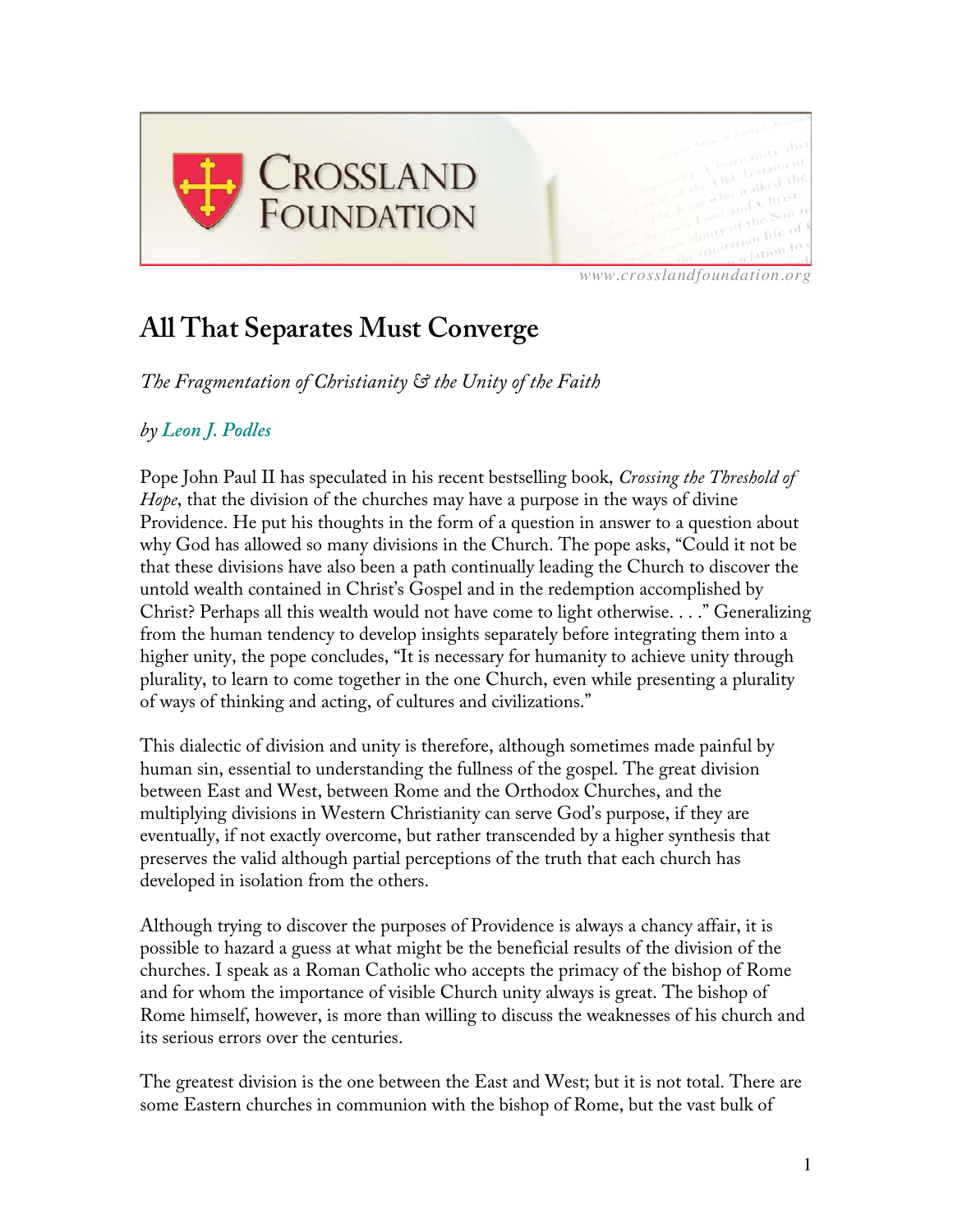Eastern Christianity is not in communion with Rome, to the point that for almost everyone in the world, *Roman Catholic* equals the Latin or Western Church. Many Roman Catholics, including priests, as late as the 1950s did not even recognize Maronite or Ukrainian Rite Catholics as Catholics, and denied them Communion. But the Uniate churches and the small Western Rite Orthodox movement do not change the overall picture much: there is a vast gulf between East and West.

What would have been the result for Christianity if the Eastern and Western churches had not divided? Would the Western church have been influenced by the Eastern, or the Eastern by the Western? It would have been a tragedy, as the pope himself would admit, if the Western church, as it developed after the split, had influenced the Eastern church to follow the same path of development as the West.

The development of the Western church has been, if not disastrous, at least a source of endless trouble. It is not clear whether the West took the course it did because it split from the East, or whether it would have taken that course and drawn the East along with it. The characteristic genius (or fault) of the West is to take aspects of Christianity and to develop them as far as possible, even if this development isolates them from the fullness of Christian life. The characteristic genius of the East is to maintain all the elements of Christianity in the original synthesis, even if this means that certain aspects remain undeveloped. The West fragmented the white light of revelation in order to see the colors clearly; the East has maintained the purity of the original light, but does not always distinguish the colors.

In the West, theology split into academic theology and spirituality. The theologian was no longer one who engaged in prayer, in a dialogue with God, after the model of the both Eastern and Western Fathers, but someone who "did theology" in an academic setting. The results of academic theology are impressive. St. Thomas Aquinas's achievements are undeniable. But already in Aquinas something is missing. The note of prayerful devotion is absent from his theology; it is present in his hymns, but these were already distinct from his theology. In lesser and less saintly figures, the split became total. Roman Catholic theology sometimes almost totally prescinds from belief. Theologians feel no obligation to Church unity and orthodoxy, and the diversity of theologies they espouse is not one of diverse insights into the one faith handed down from the apostles, but new faiths constructed from such rags of Christianity as can be made to appear compatible with current fads and academic preoccupations. Theology can be done by unbelievers as well as by believers, and is consciously designed to be noncommitted, so that it can be academically respectable.

This split has been lamented by Roman Catholic writers of the *ressourcement* (the attempt to recover the scriptural and patristic wisdom that antedated the Scholastics) who sought to go back to the patristic union of theology and spirituality. Louis Bouyer and Jean Leclerq in their *History of Christian Spirituality* (1961) diagnose the situation at the end of the Middle Ages, a situation that has continued to the present: "The theologian became a specialist in an autonomous field of knowledge, which he could enter by the use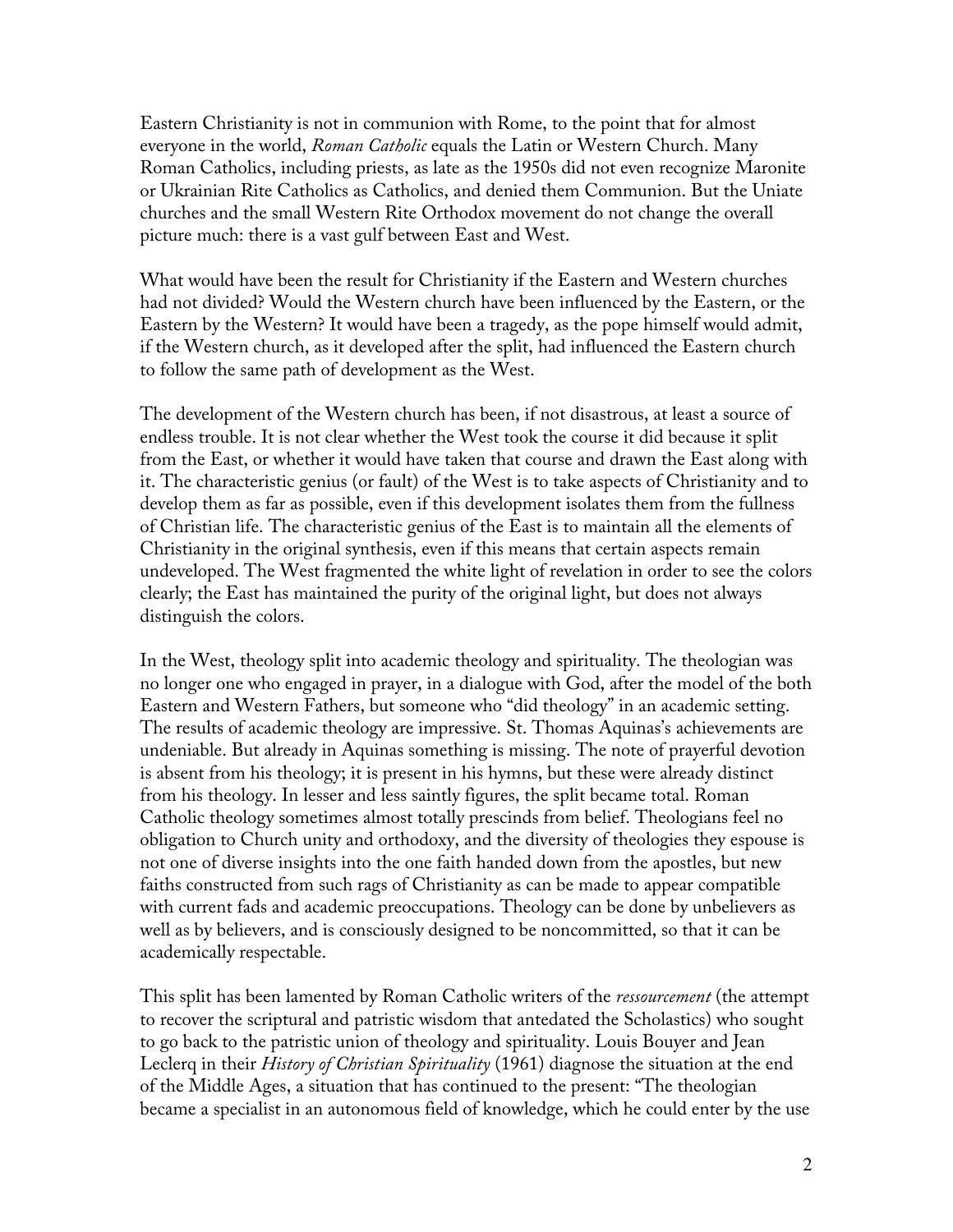of a technique independent of the witness of his own life, of its personal holiness or sinfulness. The spiritual man, on the other hand, became a dévot who cared nothing for theology, one for whom his own experience ultimately became an end in itself." This split between theology and devotion allowed each to develop largely in isolation. This development produced impressive specialized products, but at the cost of a living unity of Christian life and thought.

In dogmatic and doctrinal development the magisterium of the Church, which has until very recently been attuned almost totally to Western modes of thought, has continued to isolate and develop individual truths, at the cost of extracting them to some extent from the whole context in which they are intelligible. The proclamations of the Immaculate Conception and of papal infallibility are two examples of this. They are the ones most often cited by the Orthodox and Anglicans as unwarranted additions to the deposit of Faith.

The doctrine of the Immaculate Conception seems to be clearly implied in the Orthodox liturgy, where Mary is addressed as "All Holy," *Panagia*. The new *Catechism of the Catholic Church* seems to say that these are equivalent statements, in two modes, one dogmatic, one liturgical. Why is this doctrine seen as a stumbling block? There are two reasons, one related to differing theologies and the other to church government.

The first is that the East and West do not differ in simply having different liturgical traditions, but also in having different theologies, and even in the role that theology plays in the life of the churches. In the West theology is isolated from spirituality and liturgy; in the East, theology is incarnated in the liturgy. In the West, the emphasis on law colored the development of the doctrine of original sin. In the East, the lesser stress on law led to an underdevelopment (if one may call it that) of the separate doctrine of Original Sin. In the East the stress was on death rather than guilt as the consequence of sin, and consequently on the Resurrection as the delivery from the death mankind suffers because of Adam's sin. Without the legal emphasis of the West, the doctrine of the Immaculate Conception does not make much sense. The doctrine of the Assumption, on the other hand, is shared by both East and West, because it is clearly a consequence, a firstfruits, of Christ's Resurrection.

Different conceptions of church government underlay much of the discontent with these dogmas. Even though the substance of these Marian dogmas may not be offensive to the Orthodox, Rome's decision unilaterally to define the dogmas of the Immaculate Conception and the Assumption provoked discontent among the Orthodox, who hold that only an Ecumenical Council can define dogmas. But is the age of the councils over? Was it a passing phase in the Church, or are there organs in the Church that still have the authority to define doctrine infallibly, as the first seven councils did? My understanding is that the Orthodox believe that a council of Orthodox bishops from the various churches would be a true ecumenical council and have the same authority as the first ecumenical councils. It is just that the Church has not had occasion to call one since the patristic era.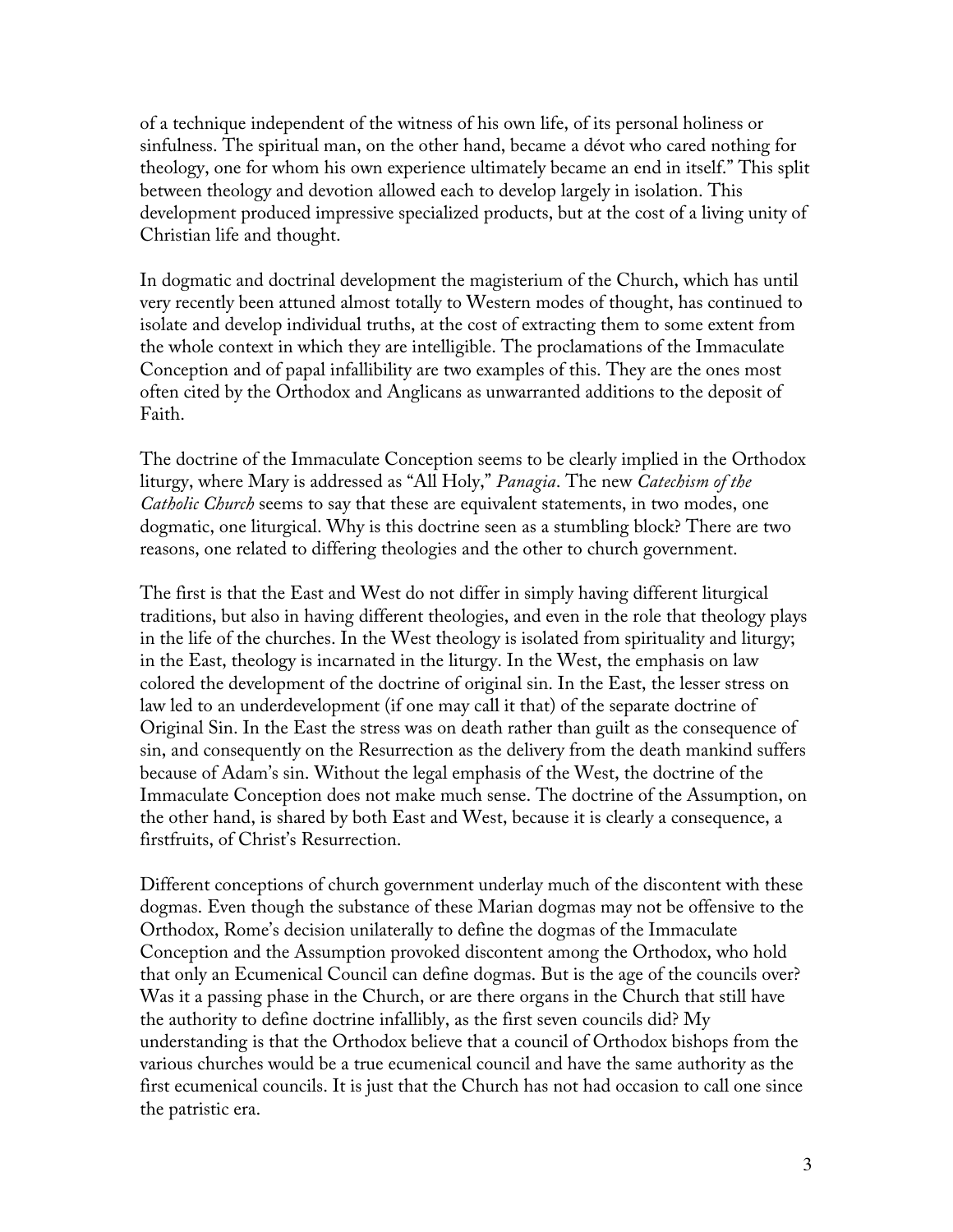Rome of course holds that the councils held in the West were ecumenical (they had little, if any, Eastern representation, but the early councils had as little Western representation). Rome also holds that solemn declarations of the pope are infallible, and that the ordinary magisterum of the Church (*quod semper et ubique et ab omnibus*) is also infallible. What is causing discontent in the West is not the handful of solemn papal definitions of dogma, but the Vatican's attempt to maintain "mere Christianity" in the churches of the West, especially in matters of moral theology. Papal reassertion of traditional morality is the cause for attacks on papal authority. Without that authority, the moral teaching of the Roman Catholic Church would be a shambles.

But to go back to the split between East and West. The West was allowed to develop largely in isolation from the East, and spun out increasing specialized manifestations of its religious life. In the East, there is one form of religious life, that of the monks. In the West, there are hundreds, perhaps thousands, of religious orders and congregations, many of them devoted to a specialized purpose: education, health care, missionary work. These specialized orders do their individual tasks better than the monks of the East could, but at the price often of forgetting the context of Christian life, of liturgy and spirituality, in which these tasks should be carried out.

More importantly, the emphasis on law in the West has led to what the Orthodox perceive as papal authoritarianism. As I understand the current state of Orthodox-Roman relationships, the real problem is not dogmatic formulations or even the guidance the pope receives from the Holy Spirit when he infallibly proclaims dogmas of the Church. The real problem is one of jurisdiction, the canonical claims of the papacy to interfere in the internal affairs of the various churches.

There are two things to be said about the role of the papacy. First there are the problems the stress on jurisdiction has created in the West, and second, there are the benefits papal jurisdiction might have, even for the Orthodox churches.

The West has been obsessed with law, and for centuries bishops have been appointed, whether by cathedral chapters or secular rulers or the Vatican, because they are good canon lawyers and administrators. Learning and piety are considered to be desirable qualities for a bishop, but what Rome wants, and gets, is good administrative skill.

Rome has indeed gotten what it wants, although it is beginning to realize that administration is not the foremost gift of the Holy Spirit. The Vatican is not really populated by papal bureaucrats who want to run the lives of every Christian and the affairs of every local church. However, the Vatican feels it has an ultimate responsibility to handle serious problems that the local church is unable or unwilling to handle. The affair of Matthew Fox (formerly of the Dominicans, and now an Episcopal priest) is characteristic. Fox, the guru of creation spirituality, was involved with witches and preached the goodness of homosexuality. Why were the American bishops and the authorities of his own order totally unable to deal with him? Why did the American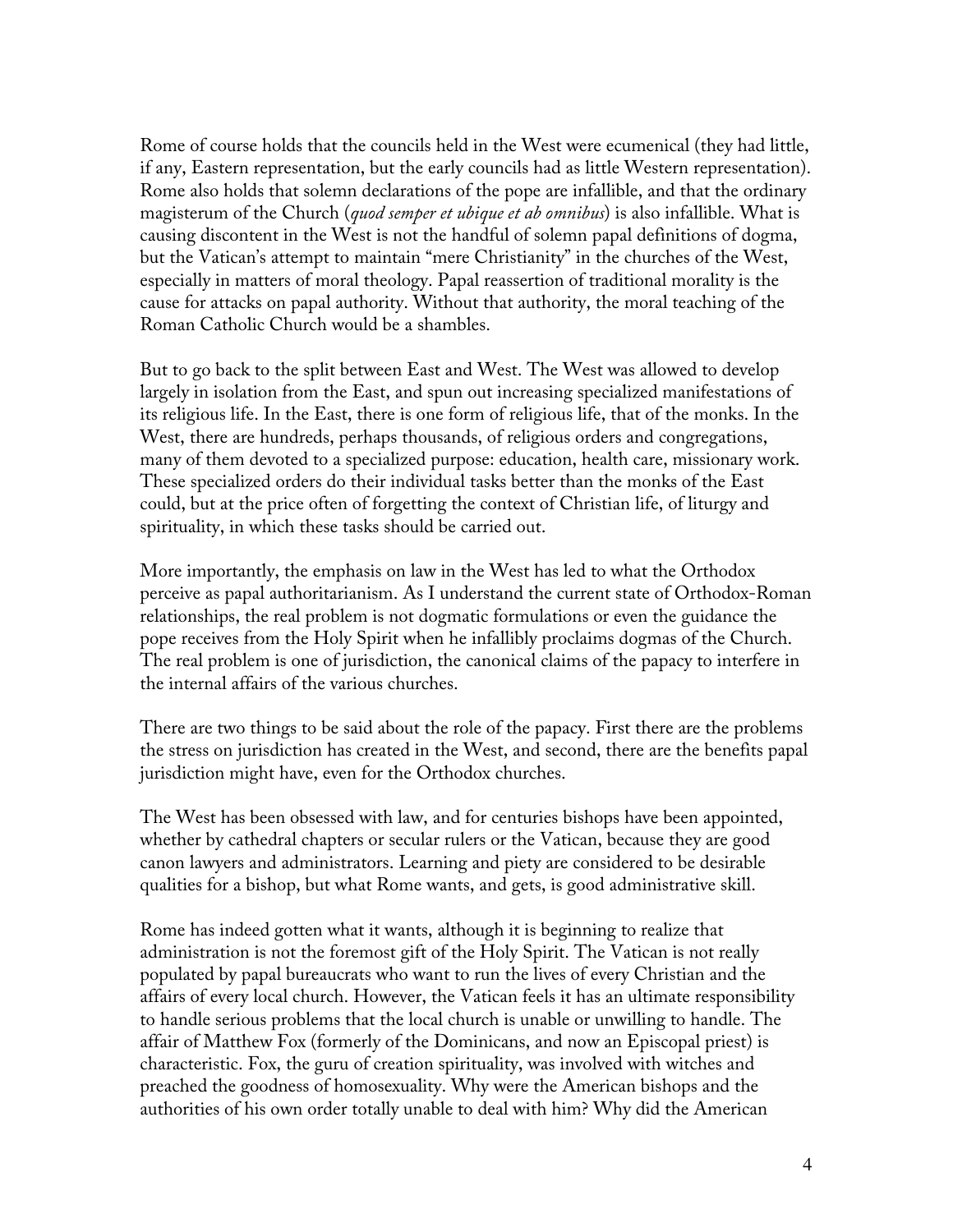bishops allow Charles Curran to contradict the moral teaching of the Roman Catholic Church from a position in a papally-chartered university paid for by the American bishops? Why are feminist nuns given charge of dioceses? Why is elementary knowledge of Catholic life missing even among the clergy? In one major archdiocese, the priest in charge of religious education for the whole archdiocese for almost twenty years did not know how to say the Rosary, did not know who St. Maximilian Kolbe, the martyr of Auschwitz was, and mispronounced Eusebius' name as e-su-bi-us, because he had never heard it pronounced, which meant that he had never had a class in patristics. This priest, when he left his office, was made a papal monsignor as a reward for his services, and has ambitions to be made a bishop.

This stress on administration means that Catholics see the visible organizational unity as the true mark of the Church. Doctrine and liturgy are of less importance. As long as things are well administered, the bishops and Rome are largely satisfied. The officially approved changes in liturgical practice since Vatican II largely have destroyed faith in the Eucharist. However, since the changes are approved and their implementation is being carried out, Rome seems to be happy, whatever the effects on the faith.

These changes show a possible pitfall in any attempt simply to revive patristic practices that have been preserved in the East. The Orthodox Church believes in transubstantiation (although it does not use that term) and the belief in the Real Presence of Christ in the Eucharist is widespread and does not seem to be controversial. The Orthodox Church has never developed separate Eucharistic devotions the way the West has. Instead, following the tendency of Orthodox life, the Eucharist remains firmly embedded in the Liturgy. In the West Eucharistic theology and devotion have developed in a specialized manner, as all things in the West tend to. Religious art became largely detached from the Liturgy, as simply an aid to devotion, but there is still a thirst to see Christ among the faithful. In the East the icon enhypostasizes Christ—that is, the icon bears the likeness of Jesus Christ, and by gazing at the icon, the worshipper truly sees the likeness of the face of Jesus Christ, the Second Person of the Trinity. The iconoclasts claimed that the Eucharist was the best icon of Christ, and in the West the consecrated bread was exposed during the elevation at Mass, in benediction, and during periods of adoration. These Eucharistic devotions, and various practices during Mass, such as genuflections before the tabernacle and kneeling during the Canon and Communion, presented the faith of the people in the Real Presence. When these later accretions were done away with and older practices, such as standing for the Eucharistic prayer and the reception of Communion, were restored, faith among Roman Catholics in the Real Presence largely disappeared. A Gallup poll showed that more Lutherans than Roman Catholics chose a strong statement of the Real Presence as representing their faith. Roman Catholics tend toward Zwinglianism and believe in a more symbolic presence.

The tendency of the West to focus on individual aspects of the faith, doctrines, and practices, and to develop them in isolation from the integrated whole of the Christian life, was given even further expression in the Reformation. Wycliffe criticized the Catholic orders because they called themselves Dominicans and Franciscans and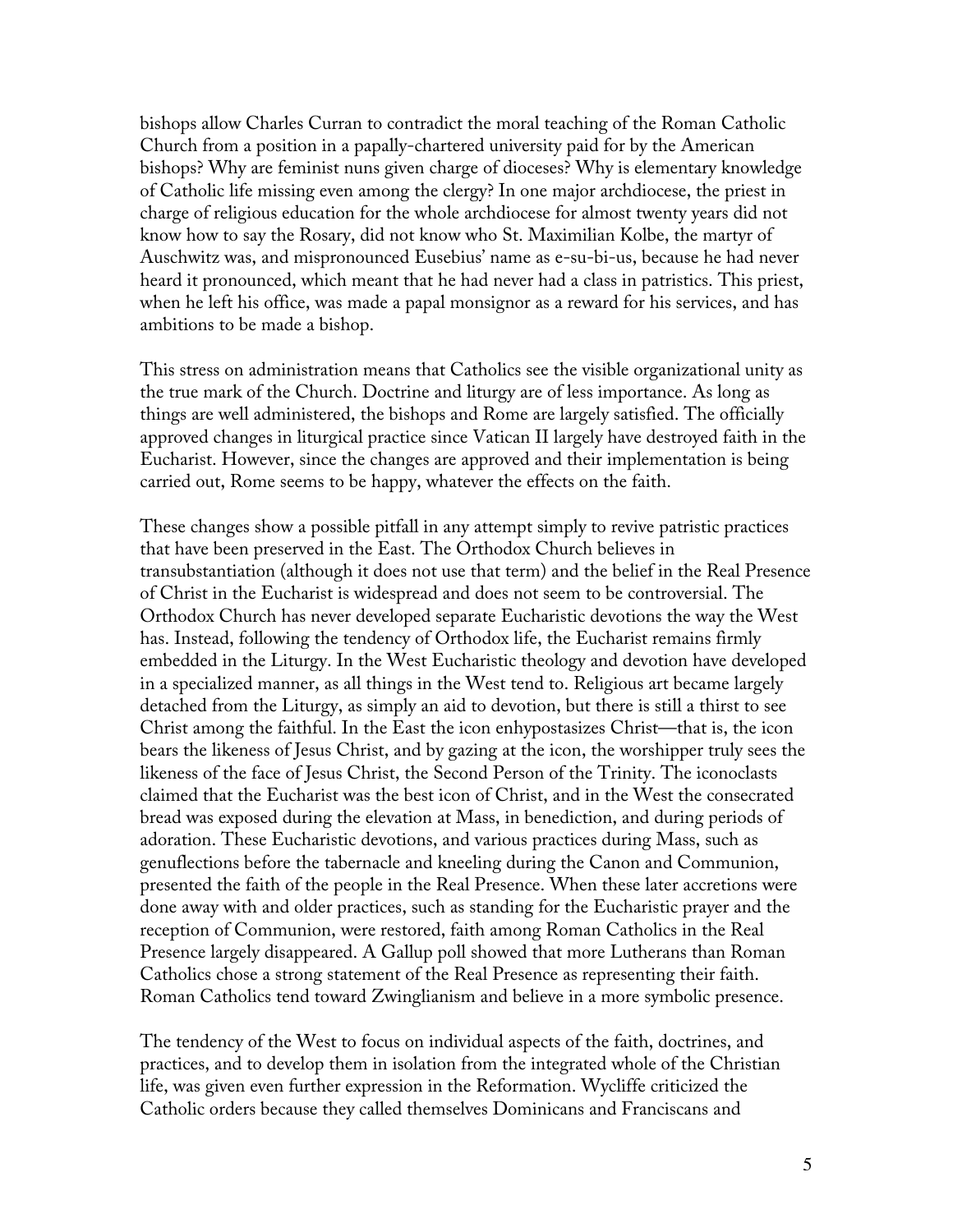Augustinians rather than Christians. What would he have made of Lutherans and Calvinists? The protests focused upon doctrines or insights that had been neglected by the Western Church, and emphasized them to such an extent that the integrity of Christian life was distorted or compromised. Luther correctly saw that the practices of the Roman Church, by encouraging Christians to focus on secondary matters such as indulgences rather than primary matters such as faith, were betraying the gospel. But did Lutheranism manage to escape its own distortions, with its opposition of law and gospel? Or did Calvinism escape, which in emphasizing the sovereignty of God slighted the reality of human freedom? The reactions within Protestantism itself followed the same pattern. Anglicanism became dominated by the dry manners of the upper classes; Wesley's followers emphasized proletarian emotionalism. Protestants generally tended to say the age of miracles was past; Pentecostals proclaimed the full gospel, including the miracles, but forgetting the Liturgy, church government, and other aspects of the gospel that are present in Acts itself.

So with each split individual truths and insights were developed, even if at the expense of the symphonic unity of truth, in Hans Urs von Balthasar's phrase. But if the splits had not occurred, the insights might have been lost, and the Church as a whole impoverished. As it is, there is a holy competition going on. Roman Catholics have been forced to look at the necessity for individual conversion, while Protestants have been forced to take a look at the Liturgy and the sacraments and religious life.

While from my point of view the Orthodox broke with Rome rather than the other way around, it would have been harmful to the Church as a whole if they had not. Roman centralization and scholasticism, especially since the Western countries had the advantage of freedom from the Turks and the prosperity brought by the Industrial Revolution, would have led to a massive infiltration of Western ways into the East and a loss of patristic theology and practices. The churches of the East would have been opened fully to the damaging rationalism and infidelity that have ravaged the Western churches. The separation allowed the East to preserve as a touchstone the way of life of the patristic church, and so to become, to the Western eye, somewhat immobilist, but at the same escaping the distortions of the West.

However, the separation was only for a time, and I (and the pope) hope that it is rapidly drawing to an end. Papal leadership might offer the Eastern churches a way out of the nettlesome problem of establishing new churches outside of the ancient homelands. It might also, as in the West, offer a partial antidote to extreme nationalism, which the Orthodox churches recognize is a danger although they seem to be still tempted by it (as in Serbia). But what the East has to offer the West is infinitely more important. The Western Church, including the Roman Catholic Church, is in real danger of ceasing to be a Christian body. Neither St. Augustine nor St. John Chrysostom would recognize as Christian much of what goes on in Roman Catholic parishes. A quiet advocacy of homosexuality goes on unimpeded by rebukes from the Vatican. Belief in the sacraments is rapidly evaporating. Confirmation and confession are almost totally neglected. Feminism is the reigning ideology, and bishops promote it as much as they can without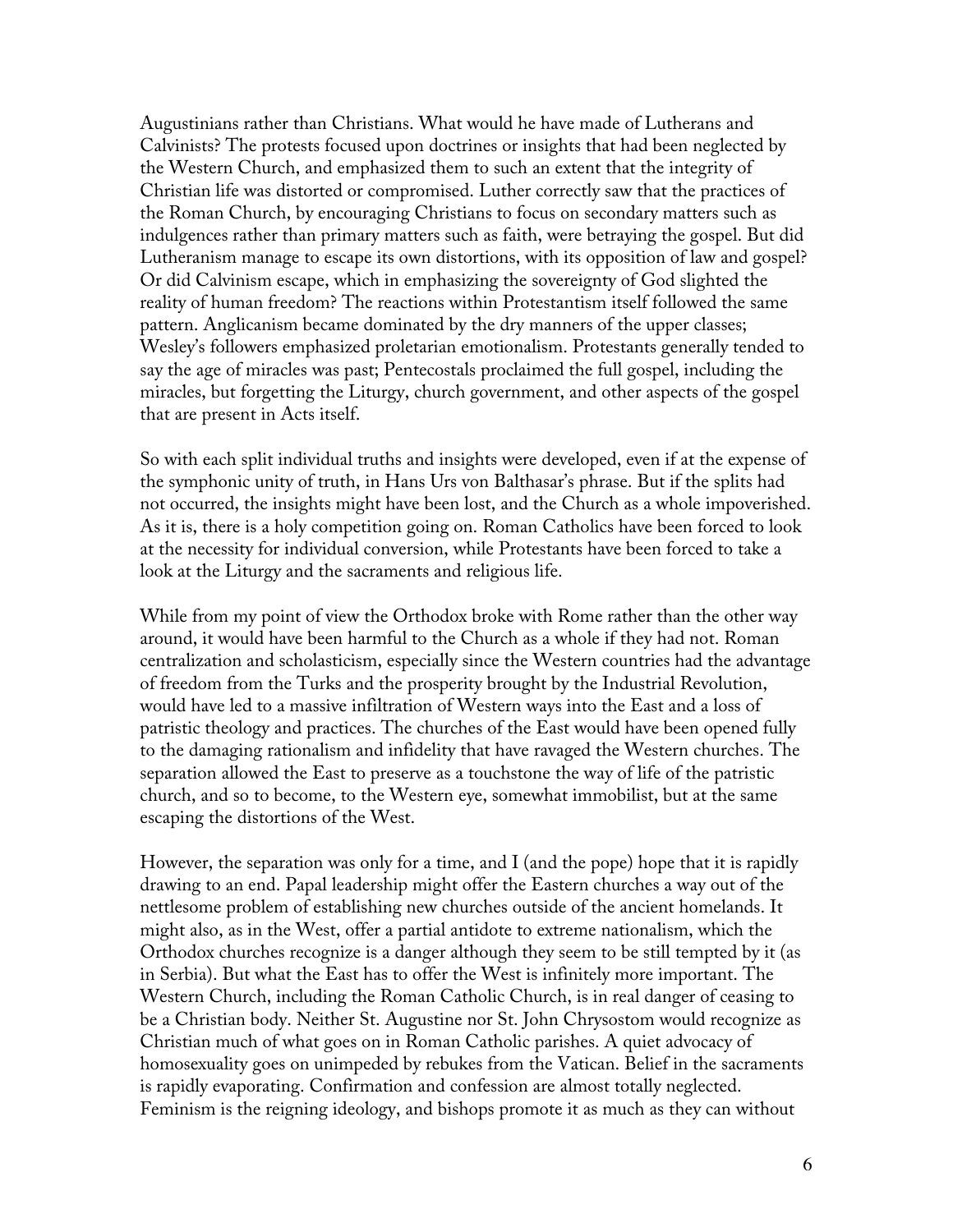provoking direct action from Rome. Reports of con-celebrations by laywomen are increasing, and the archdiocese of Chicago plans to put women in charge of dozens of its parishes.

Feminism is the chief challenge to the Church today. It is as dangerous as Gnosticism, to which it bears a strong resemblance in its internal incoherence and its resentment of the natural order. It is more dangerous than even grave doctrinal errors, such as the unitarianism of the Second Person propounded by a handful of Pentecostal groups, because it appeals to a sociological situation in the Western Church. Women dominate, sometimes by large ratios, the congregations of the West, and Western church life has been profoundly affected by this sociological fact. The Western churches perhaps for this reason are unable to deal with feminism, because they fear to alienate the last group in society that goes to church: women. I have my fears that the Orthodox also may succumb. Although the spiritual significance of gender is prominent in Scripture, it is not treated by the Fathers, who adopted the Greek attitude to the body, that, if it was not evil, it was certainly not important, especially in its gendered and sexual aspect. Jung, the main channel for the revival of Gnosticism in the Church, is all too appealing to Christians who think that his system can be used to elucidate Christianity to modern man. Even such an excellent thinker as Evdokimov (although he wrote and died before the dangers of feminism became clear) shows an aversion to Christ's masculinity as a theological fact, and instead tends to see him as the supreme androgyne. The novel challenge of feminism is probably beyond the internal resources of Orthodoxy; it also requires both careful rational analysis and new delving into the resources of Scripture, specialized tactics that are more the province of the West.

Both to meet the challenges of modern life and to fulfill Christ's prayer that they may all be one, it is necessary for all Christians to join in a visible union. Each church may properly maintain its identity and traditions, not in isolation, but in fruitful communion with other churches with divergent traditions. It is hard to see what other institution than the papacy could provide visible unity. The popes, especially the current one, regard their office not as an opportunity to lord it over other Christians, but as a grave burden of responsibility. As in a marriage, authority is based upon self-sacrifice. A wife might question a husband's authority over her. After all, the man is equal to her, and who is he to exercise authority over an equal? But if the husband shows his willingness to die for the wife, his exercise of authority becomes not a means of self-aggrandizement, but an act of love.

The pope, too, is the first among equals, and knows that his authority has to be validated by self-sacrifice. Pope John Paul II has worked tirelessly in the service of Catholics, Christians, and indeed all men. His endless travels and extensive writings try to bring the gospel to all. He knows that his actions provoke the wrath of God's enemies, and he has shed his blood at their hands. His greatest desire is for reunion with the Orthodox, a union that would revivify the Church, allowing it to breathe with both lungs, and that